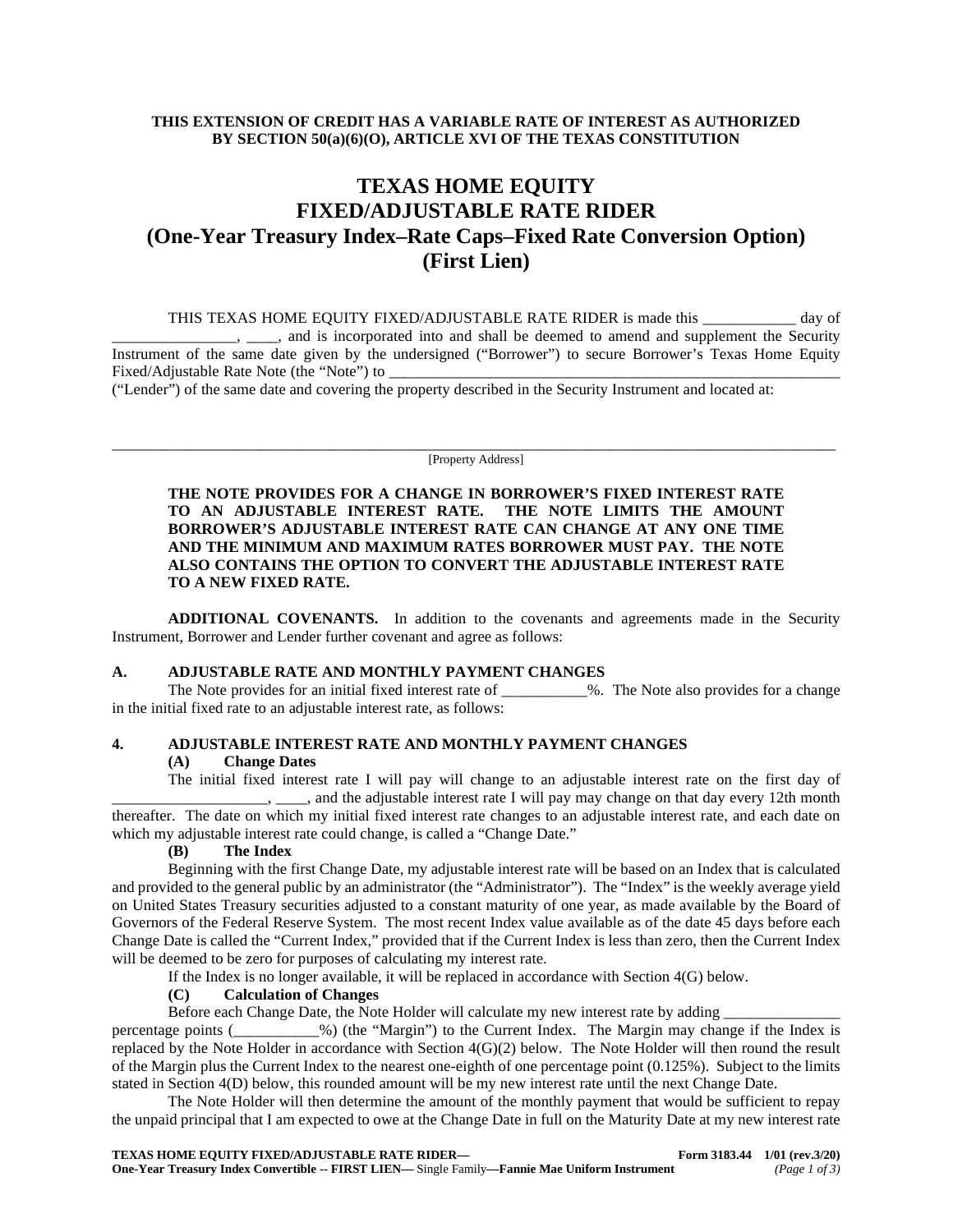in substantially equal successive monthly payments, each of which will exceed the amount of accrued interest as of the date of the scheduled installment. The result of this calculation will be the new amount of my monthly payment.

## **(D) Limits on Interest Rate Changes**

The interest rate I am required to pay at the first Change Date will not be greater than \_\_\_\_\_\_\_\_\_\_\_\_\_% or less than  $\%$ . Thereafter, my adjustable interest rate will never be increased or decreased on any single Change Date by more than two percentage points from the rate of interest I have been paying for the preceding 12 months. My interest rate will never be greater than \_\_\_\_\_\_\_\_\_\_\_\_\_%, which is called the "Maximum Rate," or less than  $\%$ .

# **(E) Effective Date of Changes**

My new interest rate will become effective on each Change Date. I will pay the amount of my new monthly payment beginning on the first monthly payment date after the Change Date until the amount of my monthly payment changes again.

### **(F) Notice of Changes**

The Note Holder will deliver or mail to me a notice of the change in my initial fixed interest rate to an adjustable interest rate and of any changes in my adjustable interest rate before the effective date of any change. The notice will include the amount of my monthly payment, any information required by law to be given to me and also the title and telephone number of a person who will answer any question I may have regarding the notice.

# **(G) Replacement Index and Replacement Margin**

The Index is deemed to be no longer available and will be replaced if any of the following events (each, a "Replacement Event") occur: (i) the Administrator has permanently or indefinitely stopped providing the Index to the general public; or (ii) the Administrator or its regulator issues an official public statement that the Index is no longer reliable or representative.

If a Replacement Event occurs, the Note Holder will select a new index (the "Replacement Index") and may also select a new margin (the "Replacement Margin"), as follows:

> (1) If a replacement index has been selected or recommended for use in consumer products, including residential adjustable-rate mortgages, by the Board of Governors of the Federal Reserve System, the Federal Reserve Bank of New York, or a committee endorsed or convened by the Board of Governors of the Federal Reserve System or the Federal Reserve Bank of New York at the time of a Replacement Event, the Note Holder will select that index as the Replacement Index.

> (2) If a replacement index has not been selected or recommended for use in consumer products under Section (G)(1) at the time of a Replacement Event, the Note Holder will make a reasonable, good faith effort to select a Replacement Index and a Replacement Margin that, when added together, the Note Holder reasonably expects will minimize any change in the cost of the loan, taking into account the historical performance of the Index and the Replacement Index.

The Replacement Index and Replacement Margin, if any, will be operative immediately upon a Replacement Event and will be used to determine my interest rate and monthly payments on Change Dates that are more than 45 days after a Replacement Event. The Index and Margin could be replaced more than once during the term of my Note, but only if another Replacement Event occurs. After a Replacement Event, all references to the "Index" and "Margin" will be deemed to be references to the "Replacement Index" and "Replacement Margin."

The Note Holder will also give me notice of my Replacement Index and Replacement Margin, if any, and such other information required by applicable law and regulation.

# **B. FIXED INTEREST RATE OPTION**

The Note provides for Borrower's option to convert from an adjustable interest rate with interest rate limits to a new fixed interest rate, as follows:

### **5. FIXED INTEREST RATE CONVERSION OPTION**

### **(A) Option to Convert to Fixed Rate**

I have a Conversion Option that I can exercise unless I am in default or this Section 5(A) will not permit me to do so. The "Conversion Option" is my option to convert the interest rate I am required to pay by this Note from an adjustable rate with interest rate limits to the fixed rate calculated under Section 5(B) below.

The conversion can only take place on the first, second or third Change Date. Each Change Date on which